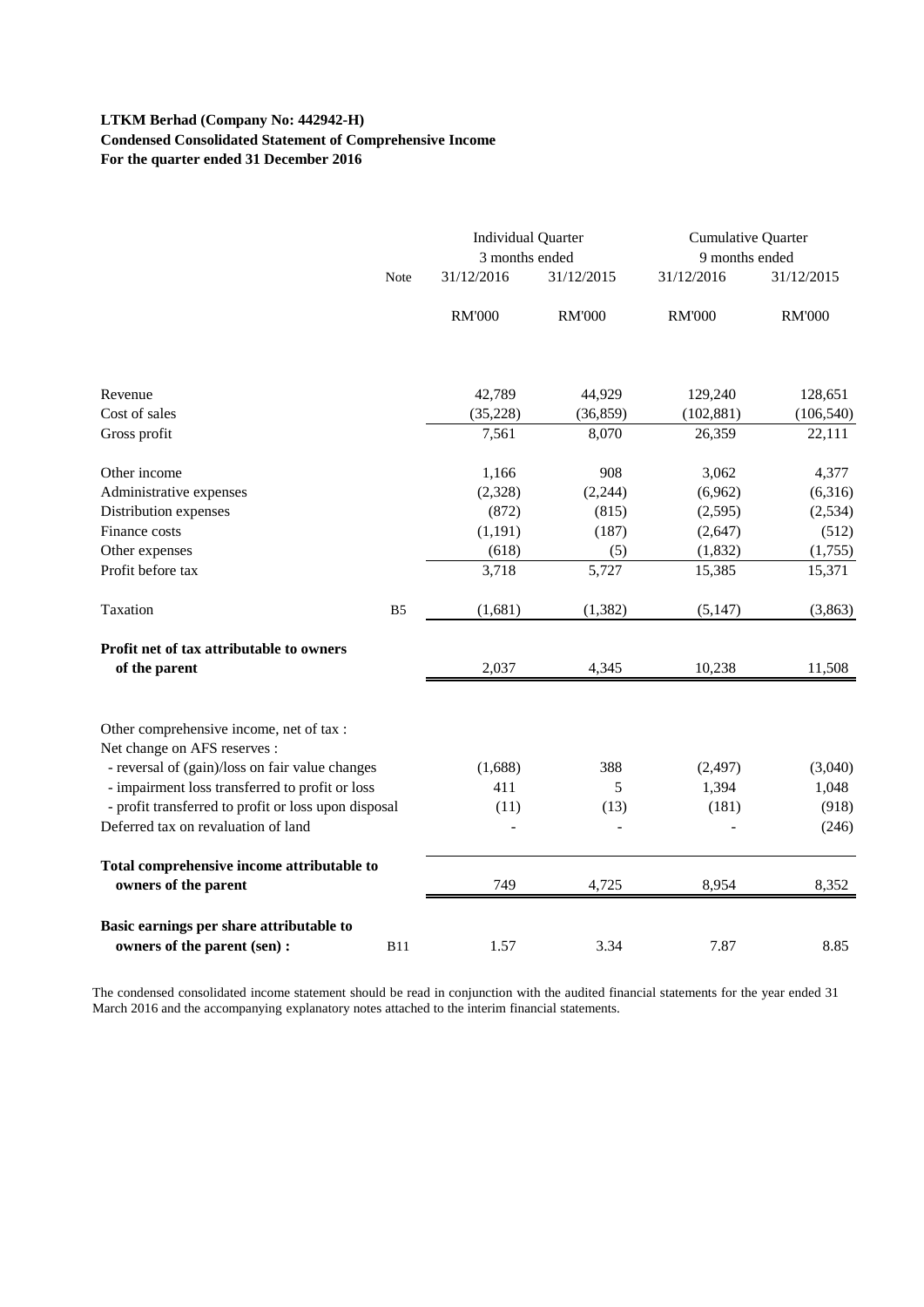# **LTKM Berhad (Company No: 442942-H) Condensed Consolidated Statement of Financial Position As at 31 December 2016**

|                                              | Note | As at<br>31 Dec 2016 | As at<br>31 Mar 2016 |
|----------------------------------------------|------|----------------------|----------------------|
|                                              |      | <b>RM'000</b>        | <b>RM'000</b>        |
| <b>ASSETS</b>                                |      |                      |                      |
| <b>Non-current assets</b>                    |      |                      |                      |
| Property, plant and equipment                |      | 94,563               | 91,813               |
| Investment properties                        |      | 105,321              | 3,900                |
| Land held for development                    |      | 29,759               | 23,074               |
| <b>Biological</b> assets                     |      | 330                  | 338                  |
| Investment securities                        |      | 29,346<br>259,319    | 32,287<br>151,412    |
| <b>Current assets</b>                        |      |                      |                      |
| <b>Biological</b> assets                     |      | 13,457               | 13,563               |
| Inventories                                  |      | 16,269               | 24,012               |
| Trade receivables                            |      | 10,368               | 9,899                |
| Other receivables                            |      | 7,885                | 7,364                |
| Prepayments                                  |      | 998                  | 5,959                |
| Tax recoverables                             |      | 624                  | 1,239                |
| Cash and bank balances                       |      | 30,012               | 42,885               |
|                                              |      | 79,613               | 104,921              |
| Assets classified as held for sale           |      |                      | 26,000               |
|                                              |      | 79,613               | 130,921              |
| <b>TOTAL ASSETS</b>                          |      | 338,932              | 282,333              |
| <b>EQUITY AND LIABILITIES</b>                |      |                      |                      |
| Attributable to equity holders of the parent |      |                      |                      |
| Share capital                                |      | 65,052               | 65,052               |
| Reserves                                     |      | 164,688              | 157,686              |
| <b>Total equity</b>                          |      | 229,740              | 222,738              |
| <b>Non-current liabilities</b>               |      |                      |                      |
| <b>Borrowings</b>                            | B7   | 67,468               | 8,042                |
| Deferred tax liabilities                     |      | 7,743                | 7,746                |
|                                              |      | 75,211               | 15,788               |
| <b>Current liabilities</b>                   |      |                      |                      |
| Trade payables                               |      | 6,616                | 5,360                |
| Other payables                               |      | 6,545                | 7,621                |
| Dividend payable                             |      |                      | 3,253                |
| <b>Borrowings</b>                            | B7   | 20,820               | 27,561               |
| Taxation                                     |      |                      | 12                   |
|                                              |      | 33,981               | 43,807               |
| <b>Total liabilities</b>                     |      | 109,192              | 59,595               |
| TOTAL EQUITY AND LIABILITIES                 |      | 338,932              | 282,333              |

The condensed consolidated balance sheet should be read in conjunction with the audited financial statements for the year ended 31 March 2016 and the accompanying explanatory notes attached to the interim financial statements.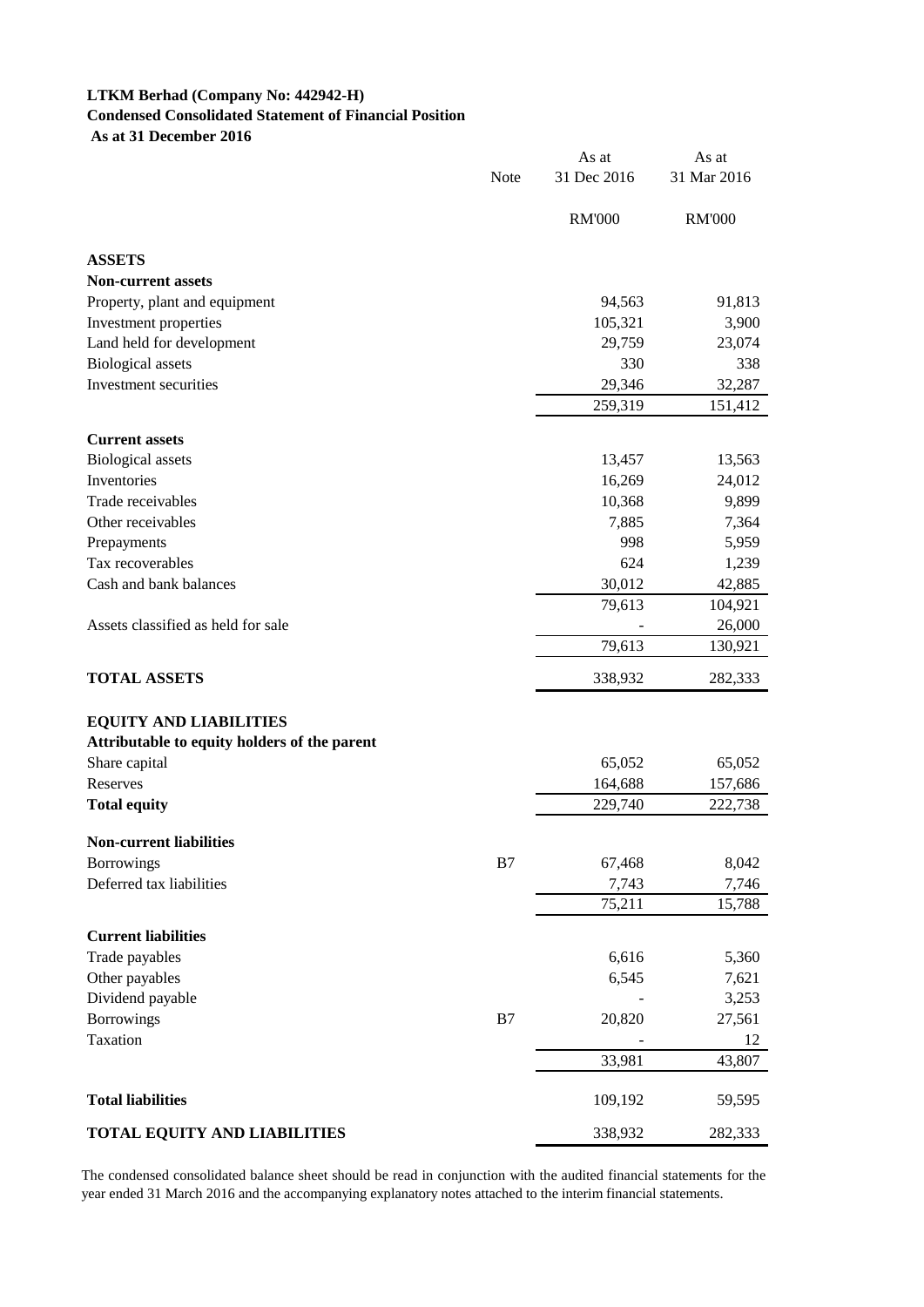### **LTKM Berhad (Company No: 442942-H)**

#### **Condensed Consolidated Statement of Cash Flows**

|                                                              | 9 months ended 31 December |               |
|--------------------------------------------------------------|----------------------------|---------------|
|                                                              | 2016                       | 2015          |
|                                                              | RM'000                     | <b>RM'000</b> |
| <b>CASH FLOW FROM OPERATING ACTIVITIES</b>                   |                            |               |
| Profit before tax from continuing operations                 | 15,385                     | 15,371        |
| Adjustment for non-cash flow                                 |                            |               |
| Depreciation of property, plant & equipment                  | 4,942                      | 5,141         |
| Amortisation of biological assets                            | 15                         | 11            |
| Gain on disposal of property, plant and equipment            | (91)                       | (226)         |
| Gain on disposal of investment securities                    | (72)                       | (1,256)       |
| Net fair value gain on AFS investment securities transferred |                            |               |
| from equity upon disposal                                    | (181)                      |               |
| Impairment loss on AFS investment securities                 | 1,394                      | 1,048         |
| Fair value loss on FVTPL investment securities               | 257                        | 546           |
| Unrealised exchange gain                                     | (78)                       | (302)         |
| Dividend income                                              | (701)                      | (911)         |
| Operating profit before changes in working capital           | 20,870                     | 19,422        |
| Increase in land held for development                        | (6,040)                    |               |
| Decrease in biological assets                                | 99                         | 1,295         |
| Decrease/(increase) in inventories                           | 7,743                      | (11, 150)     |
| Increase in receivables                                      | (2, 123)                   | (4,529)       |
| Decrease in payables                                         | 2,844                      | 5,243         |
| Cash generated from operating activities                     | 23,393                     | 10,281        |
| Net taxes paid                                               | (4, 418)                   | (6, 717)      |
| Net cash generated from operating activities                 | 18,975                     | 3,564         |
| <b>CASH FLOW FROM INVESTING ACTIVITIES</b>                   |                            |               |
| Purchase of property, plant & equipment                      | (7,696)                    | (3, 331)      |
| Proceeds from disposal of property, plant and equipment      | 95                         | 282           |
| Proceeds from disposal of an investment property             | 23,400                     |               |
| Purchase of investment properties                            | (96, 101)                  |               |
| Purchase of investment securities                            | (796)                      | (4, 130)      |
| Proceeds from disposal of investment securities              | 1,068                      | 4,138         |
| Withdrawal of long term fixed deposits                       |                            | 109           |
| Dividends received from investment securities                | 701                        | 911           |
| Net cash used in investing activities                        | (79, 329)                  | (2,021)       |
| <b>CASH FLOW FROM FINANCING ACTIVITIES</b>                   |                            |               |
| Dividends paid                                               | (5,204)                    | (7, 589)      |
| Shares issuance expense                                      |                            | (202)         |
| Net drawdown/(repayment) of term loans                       | 63,170                     | (2, 343)      |
| Net (repayment)/drawdown of other bank borrowings            | (10, 485)                  | 9,199         |
| Net cash generated from/(used in) financing activities       | 47,481                     | (935)         |
| Net change in cash and cash equivalents                      | (12, 873)                  | 608           |
| Cash and cash equivalents at 1 April                         | 42,885                     | 37,536        |
| Cash and cash equivalents at end of the period               | 30,012                     | 38,144        |
| Cash and cash equivalents comprise the following amounts:-   |                            |               |
| Deposits with licensed banks                                 | 14,174                     | 22,909        |
| Cash on hand and at bank                                     | 15,838                     | 15,235        |
| Cash and bank balances                                       | 30,012                     | 38,144        |
|                                                              | 30,012                     | 38,144        |
|                                                              |                            |               |

The condensed consolidated cash flow statement should be read in conjunction with the audited financial statements for the year ended 31 March 2016 and the accompanying explanatory notes attached to the interim financial statements.